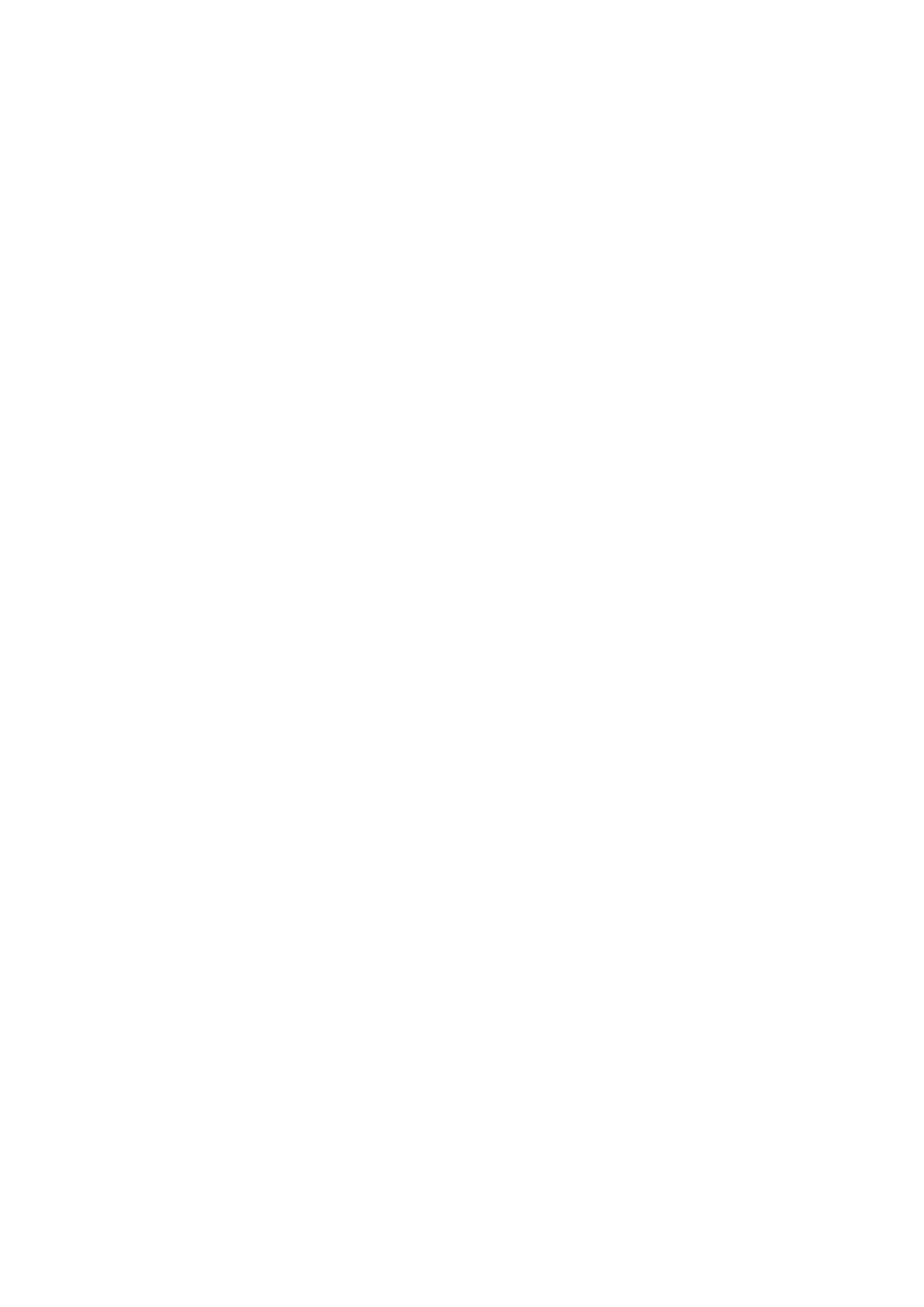# Hydrogen permeation modelling with generalised boundary conditions at the charging surface

# Alan Turnbull and Louise Wright Materials Division

# SUMMARY

Diffusion and trapping of hydrogen in a low alloy steel has been modelled with the distinctive feature of generalised boundary conditions at the charging surface to replace the constant concentration or constant flux boundary conditions commonly adopted. Rates of hydrogen charging, chemical and electrochemical recombination of adsorbed hydrogen atoms, and absorption and desorption are incorporated. The adoption of such boundary conditions allows theoretical demonstration of the effect of specimen thickness on hydrogen permeation flux and sub-surface hydrogen concentration, and an assessment of the extent to which changing the charging current density can alter the balance between diffusion control and surface reaction control of hydrogen diffusion. As expected conceptually, a lower sub-surface hydrogen concentration is predicted for thin specimens compared with thick specimens and the suggestion that data from the former is more relevant to sulphide stress corrosion cracking is questioned. Partial surface reaction control of transport manifests itself in a reduced slope of the permeation flux-time curve relative to the prediction for thick specimens. For testing where the thickness of the specimen is limited, increasing the charging current density would be more likely to establish diffusion control transport.

The steady-state sub-surface hydrogen concentration is shown experimentally for steel to obey a square root dependence on charging current density but to attain a limiting value at higher current density. A theoretical explanation is proposed based on electrochemical recombination becoming the dominant recombination reaction as the applied current increases. There is some indication for controlled cathodic charging experiments that the effect on hydrogen uptake of poisons such as  $H_2S$  and arsenic may relate to their influence on the electrochemical recombination step rather than the chemical recombination step.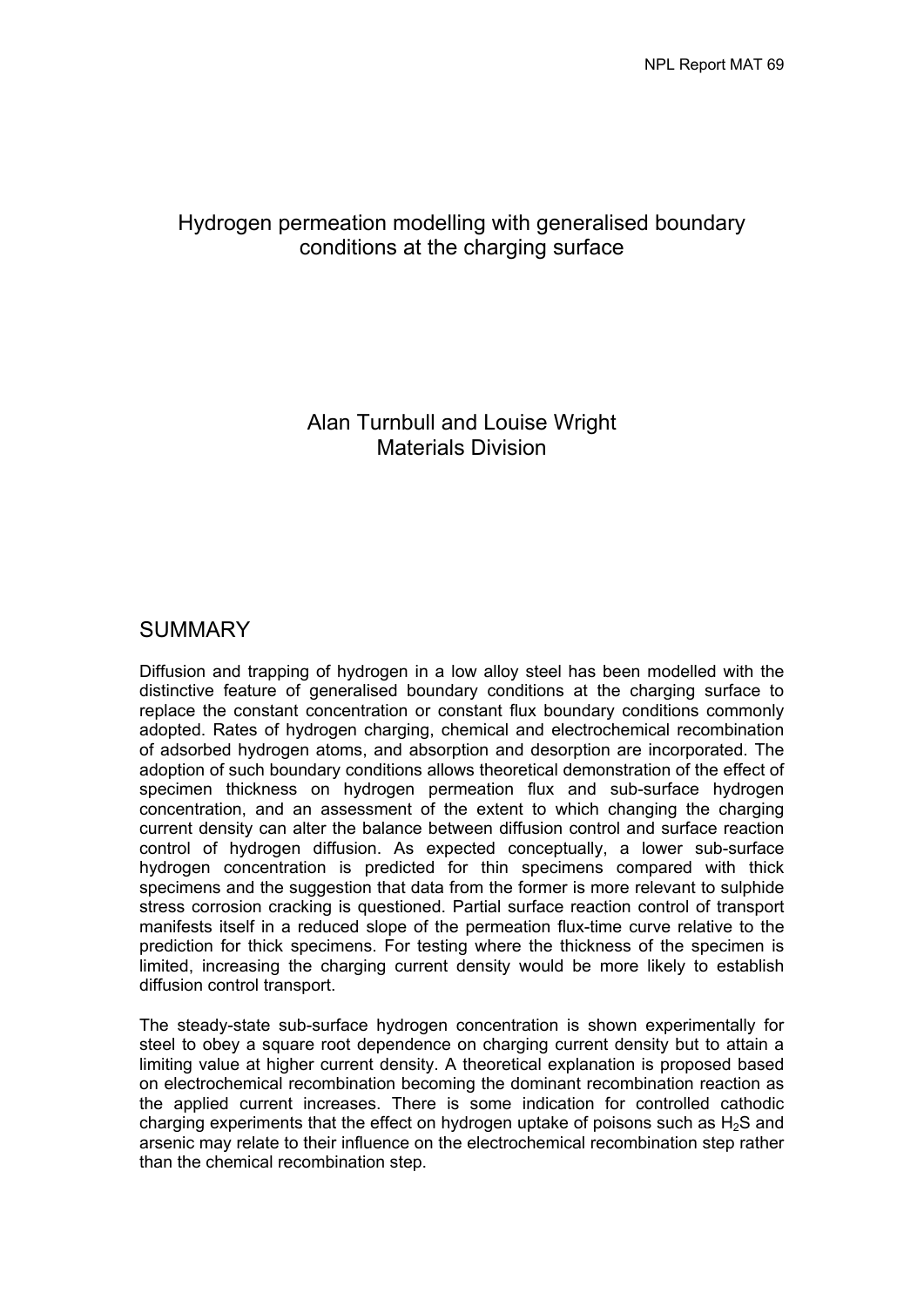Queens Printer and Controller of HMSO, 2014

ISSN 1754-2979

National Physical Laboratory Hampton Road, Teddington, Middlesex, TW11 0LW

Extracts from this report may be reproduced provided the source is acknowledged and the extract is not taken out of context.

> Approved on behalf of NPLML by Dr M Gee, Knowledge Leader, Materials Team.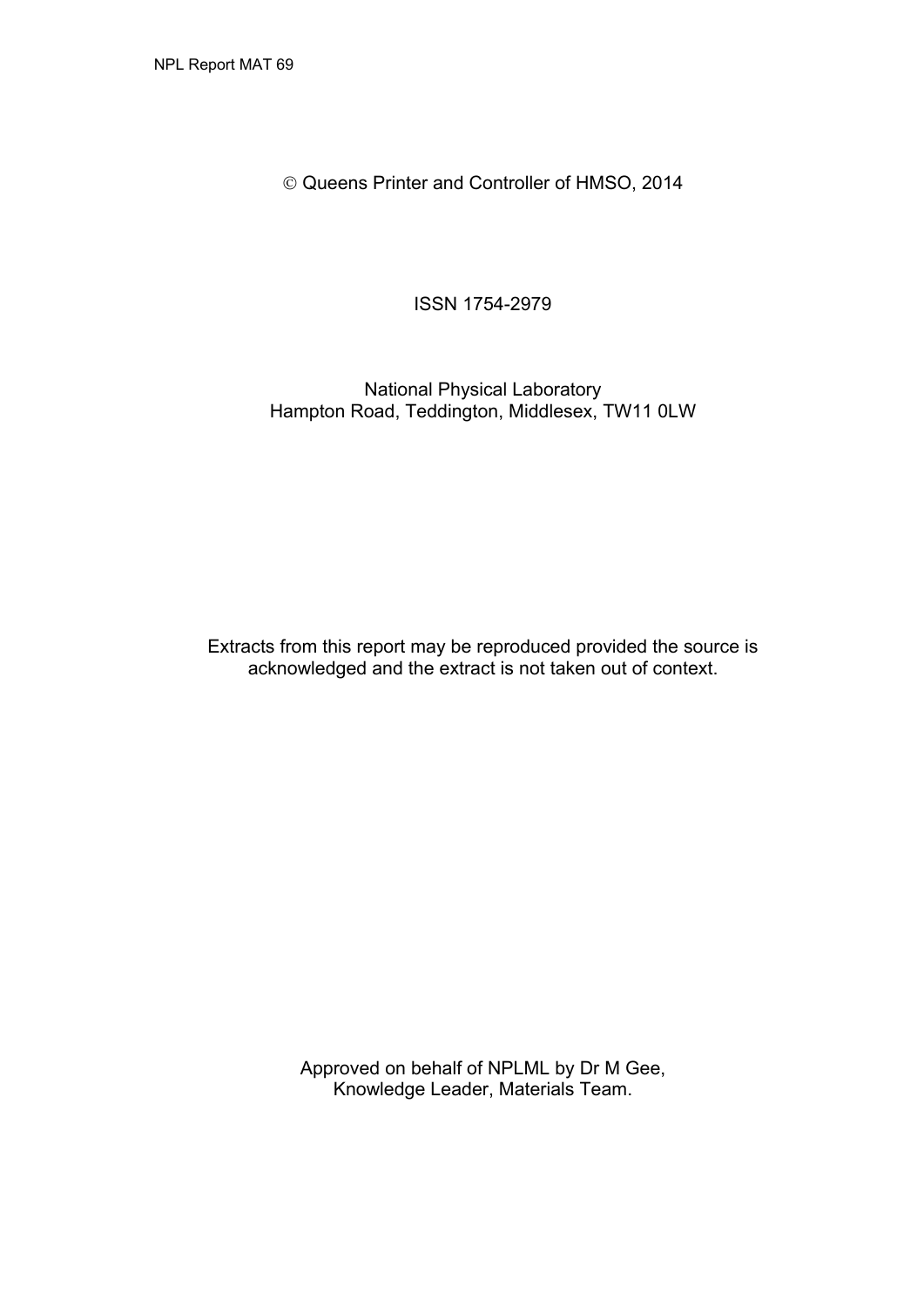## **CONTENTS**

|    | 2. TRANSPORT EQUATIONS AND BOUNDARY CONDITIONS 1                 |  |
|----|------------------------------------------------------------------|--|
|    |                                                                  |  |
|    |                                                                  |  |
|    |                                                                  |  |
|    |                                                                  |  |
|    | 4.1                                                              |  |
|    |                                                                  |  |
|    |                                                                  |  |
| 6. |                                                                  |  |
|    | 7. APPENDIX 1: 3D FORM OF TRANSPORT AND BOUNDARY CONDITIONS  9   |  |
|    | 8. APPENDIX 2: DERIVATION OF ELECTROCHEMICAL RECOMBINATION       |  |
|    | 9. APPENDIX 3: ANALYTICAL SOLUTION FOR $C_0$ VS CHARGING CURRENT |  |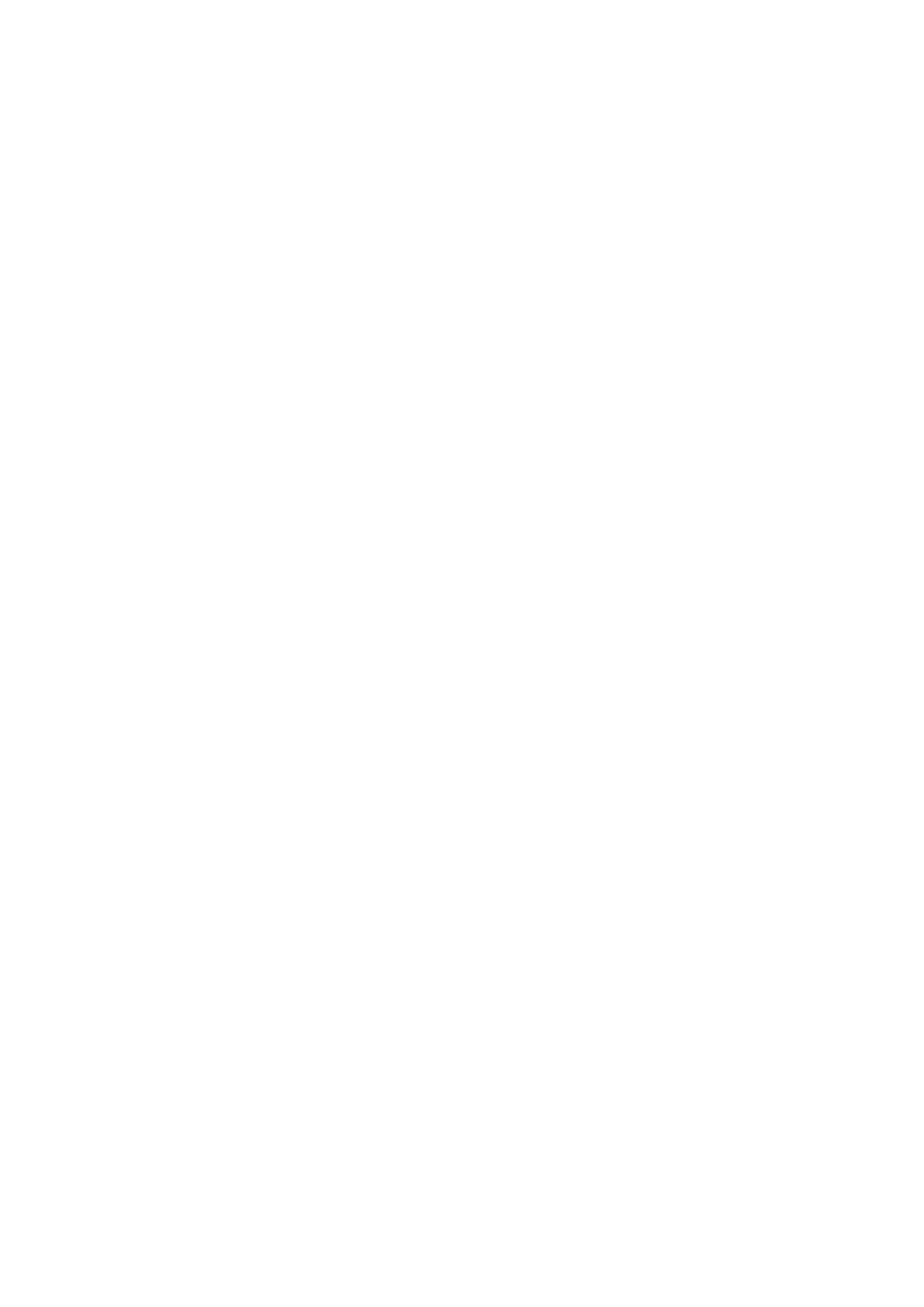NPL Report MAT 69

## **1. INTRODUCTION**

The electrochemical method for measuring hydrogen permeation in metals is the most common approach to determining hydrogen diffusivity and uptake, following from the initial novel work of Devanathan and Stachurski [1], and has since developed to international standardisation [2,3]. There have been many hundreds of measurements since, too numerous to record though see references [4-6]. Underpinning the extraction of data from these measurements is the adoption of models based on Fick's law [7] or the diffusion and trapping equations of McNabb and Foster [8] and Leblond and Dubois [9,10]. Fick's law becomes applicable only at low trap occupancy while the model of McNabb and Foster and of Leblond and Dubois, extended to include multiple traps is more widely relevant. Inherent in application of these models is the assumption that the experimental method is configured to satisfy the requirement of these models with respect to the boundary conditions. Most commonly this is based on controlling the charging conditions and adopting a sufficiently thick metal membrane such that the sub-surface concentration at the charging surface is constant, while at the oxidation surface the electrode potential is controlled to ensure the hydrogen concentration is effectively zero at that location. In the latter context the oxidation current is then a measure of the hydrogen flux.

While the standards give very specific guidelines to ensure that the testing methodology does satisfy the required boundary conditions (predominantly by increasing the thickness and ensuring the calculated diffusivity is independent of the thickness) there are too many occasions that these standards are ignored and the literature often populated with unreliable data. However, there are also applications when the material is available only as sheets of limited thickness and exploring the effect of thickness may not be an option. Then the question is how best to optimise the charging conditions to make it more likely that the parameters derived are close to the "intrinsic" value. There is also an argument in recent work by Kittel et al. [11] in relation to sulphide stress cracking that permeation data from thin carbon steel specimens that induce a constant flux boundary condition are most appropriate while for hydrogen induced cracking at internal voids it is diffusion controlled transport that is most relevant.

To address these different issues we have applied our hydrogen transport modelling incorporating generalised boundary conditions, first developed for 2-D modelling of hydrogen at a crack tip [12], to 1-D modelling of hydrogen transport through a membrane.

# **2. TRANSPORT EQUATIONS AND BOUNDARY CONDITIONS**

#### 2.1 Transport equations

The 3D form of the transport equations is shown in Appendix 1. Since the purpose of this work is to be illustrative it is sufficient to reduce the equations to a simpler form, assuming 1D diffusion appropriate to a metal membrane, only one type of reversible trap, neglect stress as this is not so relevant for most membrane tests, and assume the tortuosity factor is one. The equations then reduce to

$$
\frac{\partial C}{\partial t} = D_{L} \frac{\partial^{2} C}{\partial x^{2}} - \frac{\partial C_{1}}{\partial t}
$$
 (1)

$$
\frac{\partial C_1}{\partial t} = N_r \left[ k_r C_L (1 - \theta_r) - p_r \theta_r \right]
$$
 (2)

which is the original form of the McNabb and Foster equations [8], where C is the concentration of hydrogen in lattice sites,  $C_1$  is the concentration of hydrogen in trap sites,  $N_r$  is the number of trap sites,  $\theta_r$  is the trap occupancy,  $k_r$  and  $p_r$  are respectively the rate constants for jumping in and out of traps, and  $D<sub>L</sub>$  is the lattice diffusion coefficient.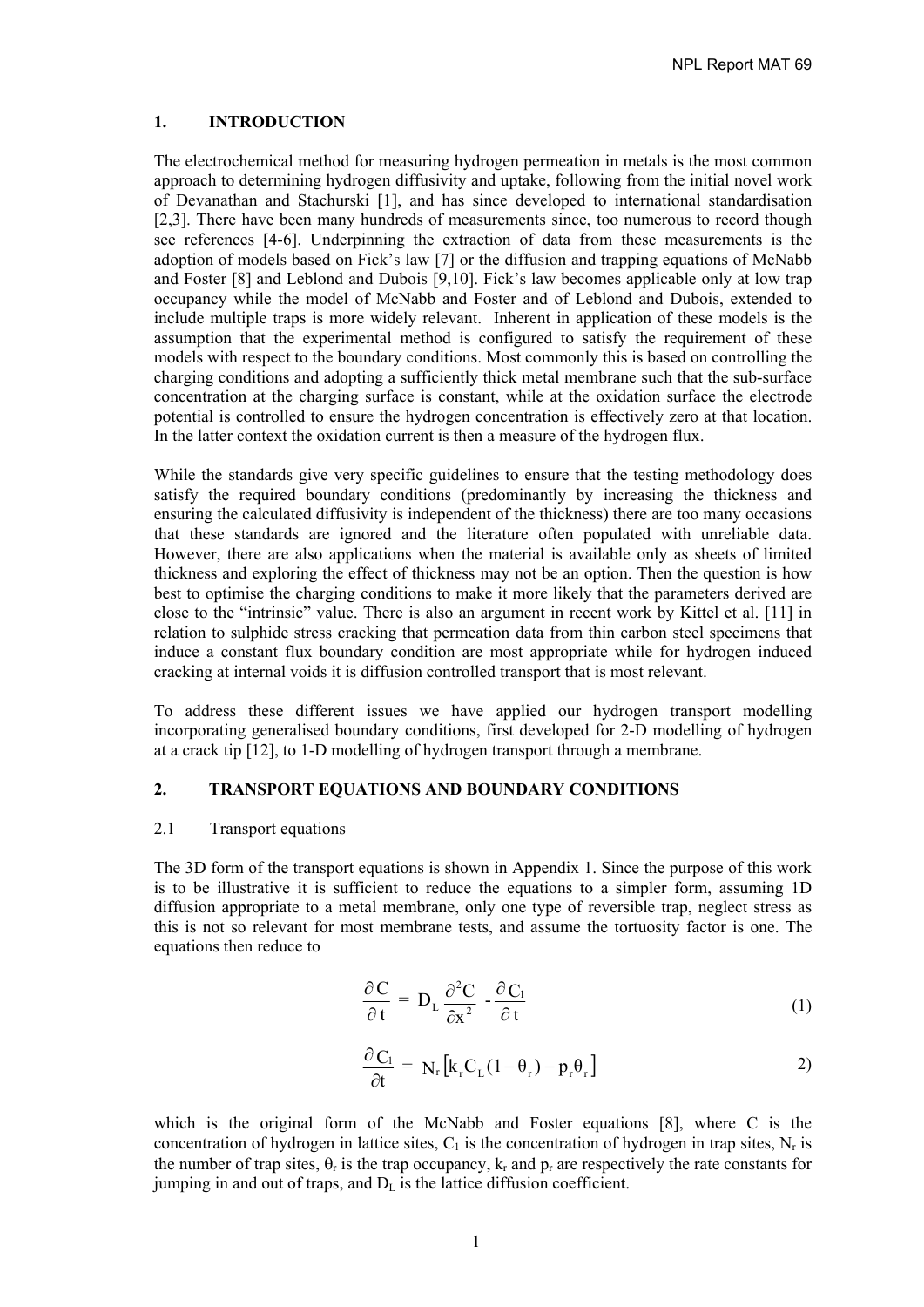## 2.2 Initial and boundary conditions

The physical nature of the reactions at the metal solution interface is illustrated schematically in Figure 1.



**Figure 1**: Schematic illustration of reaction processes at charging surface.

The predominant cathodic reduction reaction involves both reduction of protons and water with the relative magnitude dependent on the local pH in the solution at the metal surface. The evolution of hydrogen also involves two processes, chemical recombination (Tafel reaction) of adsorbed hydrogen atoms and electrochemical recombination (Heyrovsky reaction) involving both the adsorbed hydrogen and the proton (though H2O could perhaps be directly involved in the hydrogen evolution process at high pH, rather than hydrogen ions). Recent work [13] has demonstrated that direct cathodic reduction of H2S can occur and this has to be considered as an additional process in sour environments for both electrochemical charging and electrochemical recombination.

The initial and boundary conditions are:

at  $t=0$ , all x:  $C=0$ 

For  $t>0$ ,  $x=0$  (oxidation surface) C=0

For  $t>0$ ,  $x=L$  (charging surface):

$$
\mathbf{J}_{\text{in}} = \mathbf{D}_{\text{L}} \frac{\partial \mathbf{C}}{\partial \mathbf{x}} = \left\{ \frac{i_{\text{c}}}{\text{F}} - \frac{i_{\text{r}}^{\text{chem}}}{\text{F}} - \frac{i_{\text{r}}^{\text{elect}}}{\text{F}} \right\}
$$
(3)

$$
= \{k_1 \theta_{ad} - k_1 C_0 (1 - \theta_{ad})\} \tag{4}
$$

with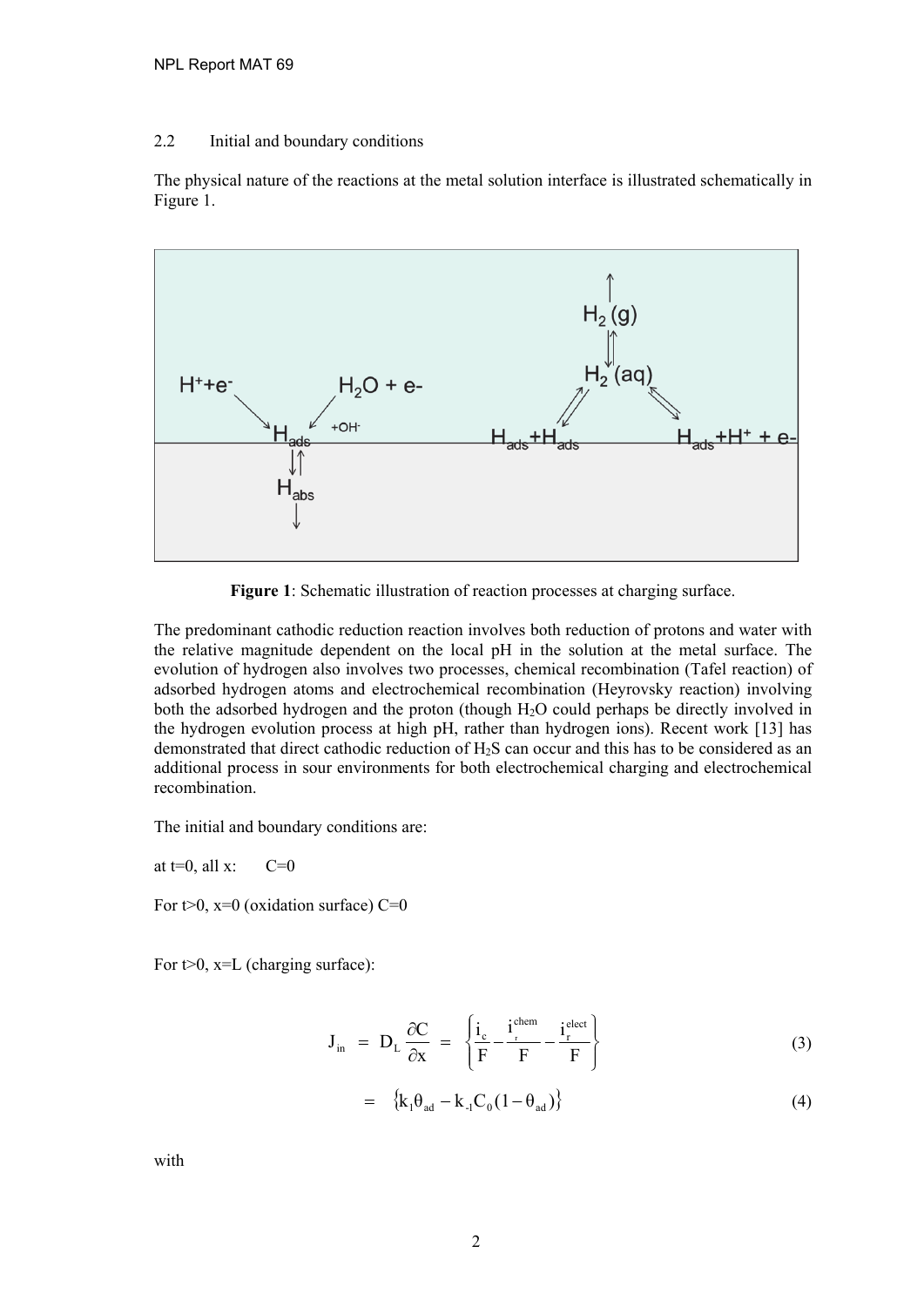the charging current density given by:  $i_c = k_c(1 - \theta_{ad})$ 

the chemical recombination rate by:  $i_r^{chem} = k_r^{chem} \theta_{ad}^2$ 

the electrochemical recombination current density by:  $i_r^{elect} = k_r^{elect} \theta_{ad}$ 

and the absorption and desorption rate constants by  $k_1$  and  $k_1$  respectively.  $C_0$  is the sub-surface hydrogen concentration, F is Faraday's constant.

## **3. PARAMETERS**

Deriving all the relevant parameters for the boundary conditions is a challenge. For this analysis use was made of measurements undertaken previously for an AISI 4340 steel [12] in which the methodology proposed by Iyer et al. [14] was used to determine the chemical recombination rate constant. There is no specific information on the electrochemical recombination current density; the derivation for this analysis is described in Appendix 2. The key assumption adopted was that the transfer coefficient would be identical to that for the cathodic reduction current density so that distinction in magnitude of the two current densities would reside only in the pre-exponential factor.

As noted previously [12], the absorption and desorption rate constants are not readily accessible, though the equilibrium constant can be determined from permeation experiments [14]. Accordingly, the assumption was made that these rate constants are very large compared to other reaction rate constants, and also the diffusion flux, so that equilibrium between adsorbed and absorbed hydrogen atoms is always maintained.

The relevant parameters adopted for the analysis are listed in Table 1.

**Table 1:** List of parameters. The use of ppm (parts per million by mass with 1 ppm =  $4.76 \times 10^{18}$ ) atoms/cm3 and sites notionally equivalent to atoms) was a convenient normalisation to avoid extremes of numbers. See also reference [12] for the source of some data.

| Parameter                          | Value                         | Units                                   | Value                 | Units                        |
|------------------------------------|-------------------------------|-----------------------------------------|-----------------------|------------------------------|
| $N_1$                              | $2.2 \times 10^{18}$          | sites/ $cm3$                            | 0.46                  | ppm                          |
| $k_1$                              | $3.4 \times 10^{-17}$         | $\text{cm}^3/\text{s}/\text{trap}$ site | 161.8                 | $(ppm s)^{-1}$               |
| $p_1$                              | 0.031                         | $s^{-1}$                                | 0.031                 | $S^{-1}$                     |
| $D_{L}$                            | $7.2 \times 10^{-5}$          | $\text{cm}^2/\text{s}$                  | $7.2\times10^{-5}$    | $\text{cm}^2 \text{ s}^{-1}$ |
| $k_1$                              | $1.0\times10^{7}$             | $mol/cm^2/s$                            | $1.26 \times 10^{12}$ | ppm cm $s^{-1}$              |
| $k_{-1}$                           | $8.8\times10^{11}$            | cm/s                                    | $8.8\times10^{11}$    | $\rm cm/s$                   |
| $k_w(i_c/F)$                       | $5.0\times10^{-10}$           | $mol/cm^2/s$                            | $6.32\times10^{-5}$   | ppm cm $s^{-1}$              |
| $k_{w}^{*}(k_{r}^{\text{chem}}/F)$ | $2.2 \times 10^{-3}$          | $mol/cm^2/s$                            | $2.78 \times 10^2$    | ppm cm $s^{-1}$              |
| $k_w/(k_r^{\text{elect}}/F)$       | $5.0 \times 10^{-7}$          | $mol/cm^2/s$                            | $6.32\times10^{-2}$   | $ppm$ cm s <sup>-1</sup>     |
| $N_{L}$                            | $5.2\times\overline{10^{23}}$ | sites/cm <sup>3</sup>                   | $1.09\times10^{5}$    | ppm                          |

The effect of varying the charging current density was also explored.

## **4. RESULTS AND DISCUSSION**

## 4.1 Effect of specimen thickness

The initial interest in this study was to examine the effect of specimen thickness on the subsurface hydrogen concentration at the input surface. The time-evolution of that value for different thickness of specimen is shown in Figure 2. The diffusion flux at the charging surface is shown in Figure 3. Calculations were extended to very thin specimens, much thinner than would be used in most testing, in order to demonstrate the trend as the model will tend to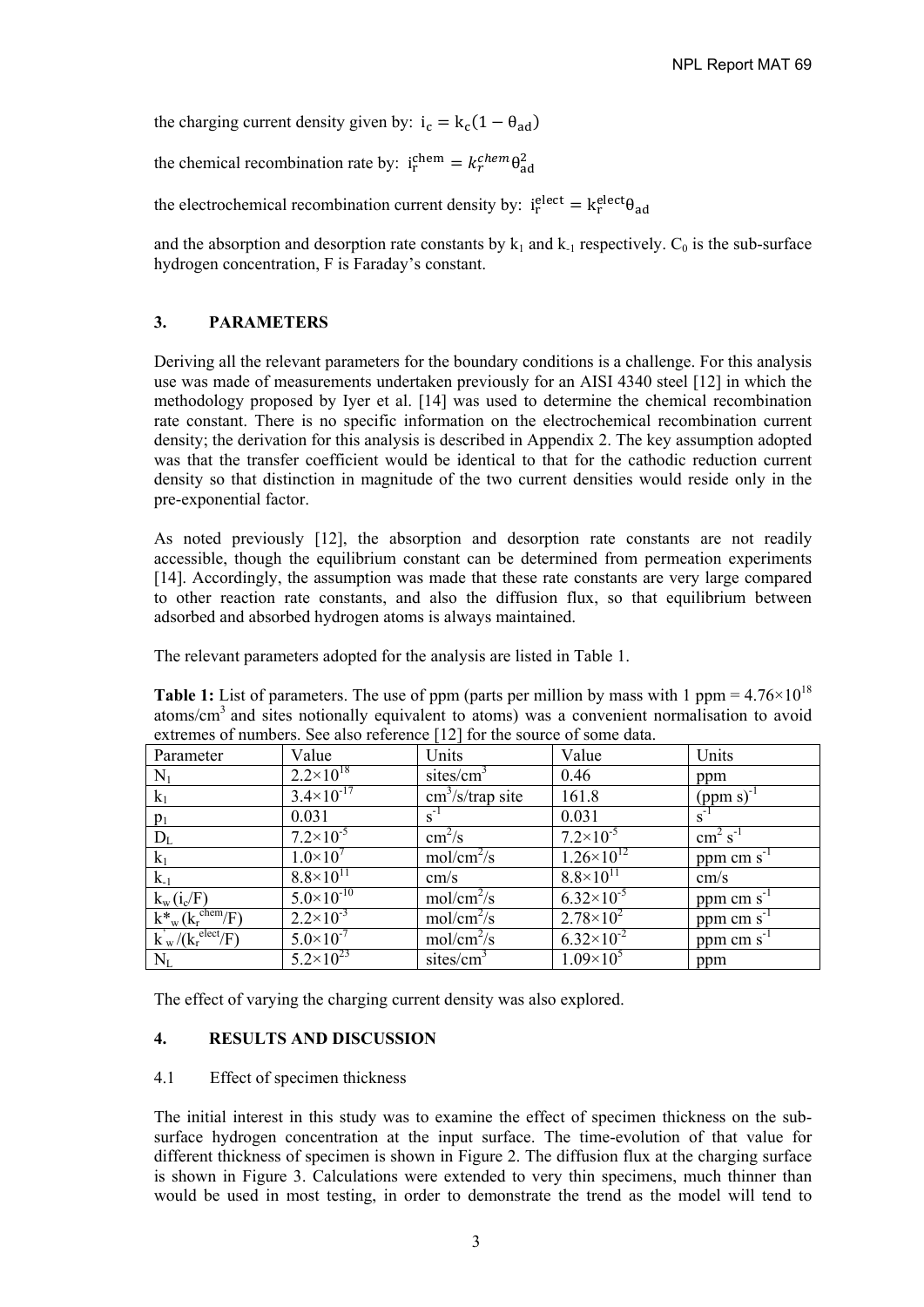underestimate the thickness required to ensure diffusion control (e.g. lack of consideration of surface film on oxidation surface).



**Figure 2**: Calculated variation of the sub-surface concentration of hydrogen atoms as a function of time and specimen thickness; charging current density of  $\overline{48}$   $\mu$ A/cm<sup>2</sup>.



**Figure 3:** Calculated flux at charging surface as a function of thickness and time for charging current density of 48  $\mu$ A/cm<sup>2</sup>.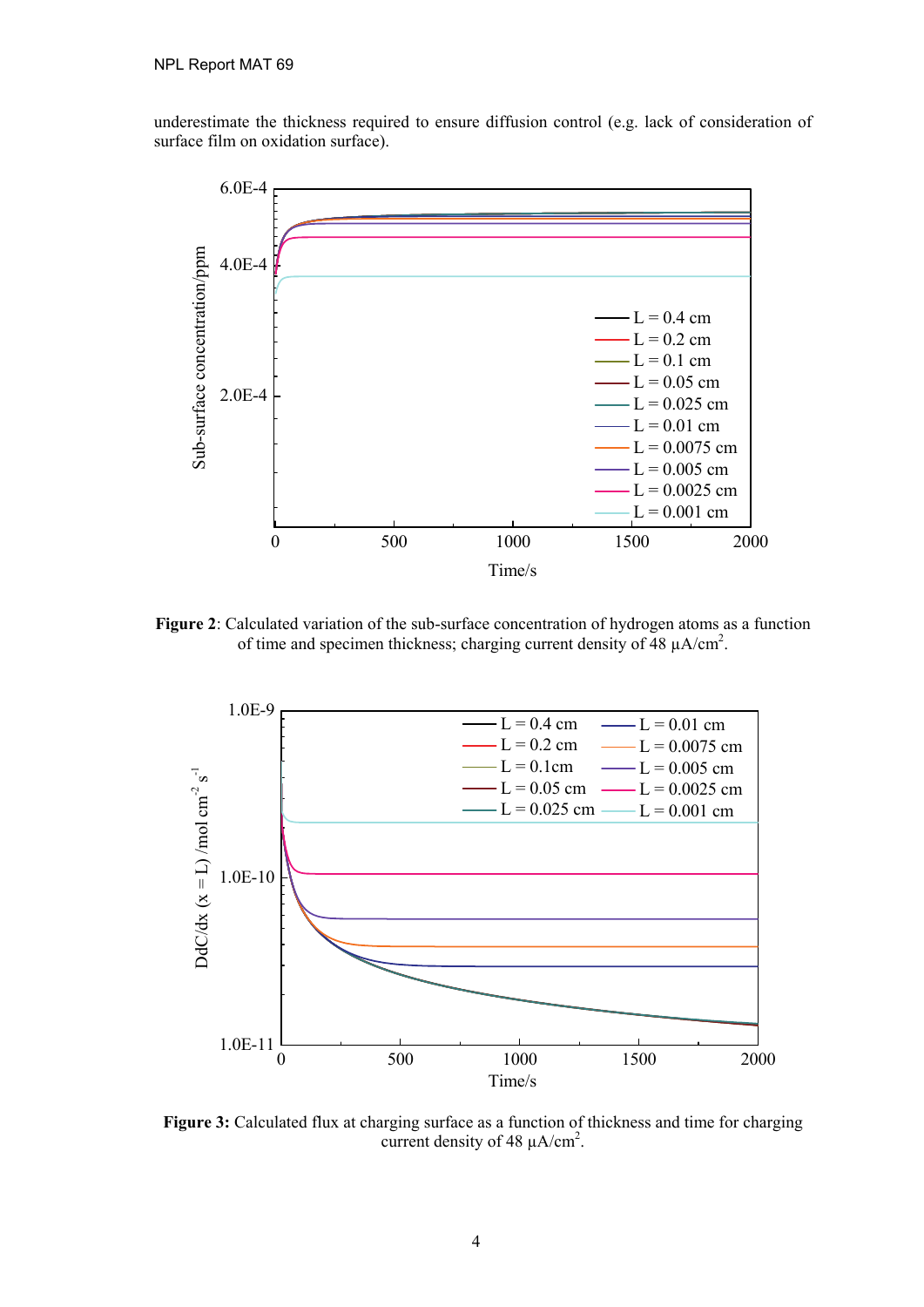As the specimen thickness increases there is convergence of data such that the curves overlap and cannot be distinguished in these figures. As expected, there is a time delay in establishing a steady concentration and that is more pronounced for the thicker specimen reflecting the time to achieve diffusion control of hydrogen transport in the latter case. In essence, the diffusion flux at short times (Figure 3) is relatively large as the concentration gradient is initially large and significant compared with the recombination reaction rate.

For very thin specimens diffusion control is not achieved at any stage and the steady-state value of  $C_0$  is reduced compared with that for thick specimens. Under diffusion control conditions the flux would be small compared to the charging and recombination fluxes so that  $C_0$  would be determined by the relative rates of the charging and recombination fluxes, which would almost be equal. As the specimen gets progressively thinner the diffusion flux should tend towards the value of the charging flux, as is observed. There would also be an experimental challenge in ensuring that oxidation of hydrogen was sufficiently rapid compared to the recombination reaction at the oxidation surface.

The suggestion by Kittel et al. [11] that hydrogen permeation data from thin specimen is most relevant for sulphide stress cracking would lead to non-conservative results as the  $C_0$  values would be somewhat smaller than for a thicker specimen, albeit the difference is predicted to be quite small in the context of experimental variability. It would be seem to be misplaced logic by Kittel et al. since test times in sulphide stress corrosion cracking would be long compared to establishing the "steady" value of  $C_0$ . In reality, the corrosion rate in sulphide environments would be changing with time because of film formation so  $C_0$  would evolve with time for other reasons but this does not negate the principle that thicker specimens will tend to lead to locally higher concentrations of hydrogen at the reacting surface.

The effect of specimen thickness on the predicted permeation current density as measured at the oxidation surface can be best expressed by plotting the normalised flux vs a normalised time,  $\tau$ , where  $\tau = D_L t/L^2$ , as shown in Figure 4. The slope of the curves converges with increasing thickness, suggesting diffusion control. For thin specimens the slope is relatively shallow and this correlates with experimental observation [15] that a slope shallower than Fick's law on a dimensionless plot such as this is often an indication of surface reaction control, though a slope steeper than Fick's law does not necessarily imply diffusion control.



**Figure 4:** Normalised permeation current density at oxidation surface as a function of dimensionless time and thickness for charging current density of 48  $\mu$ A/cm<sup>2</sup>.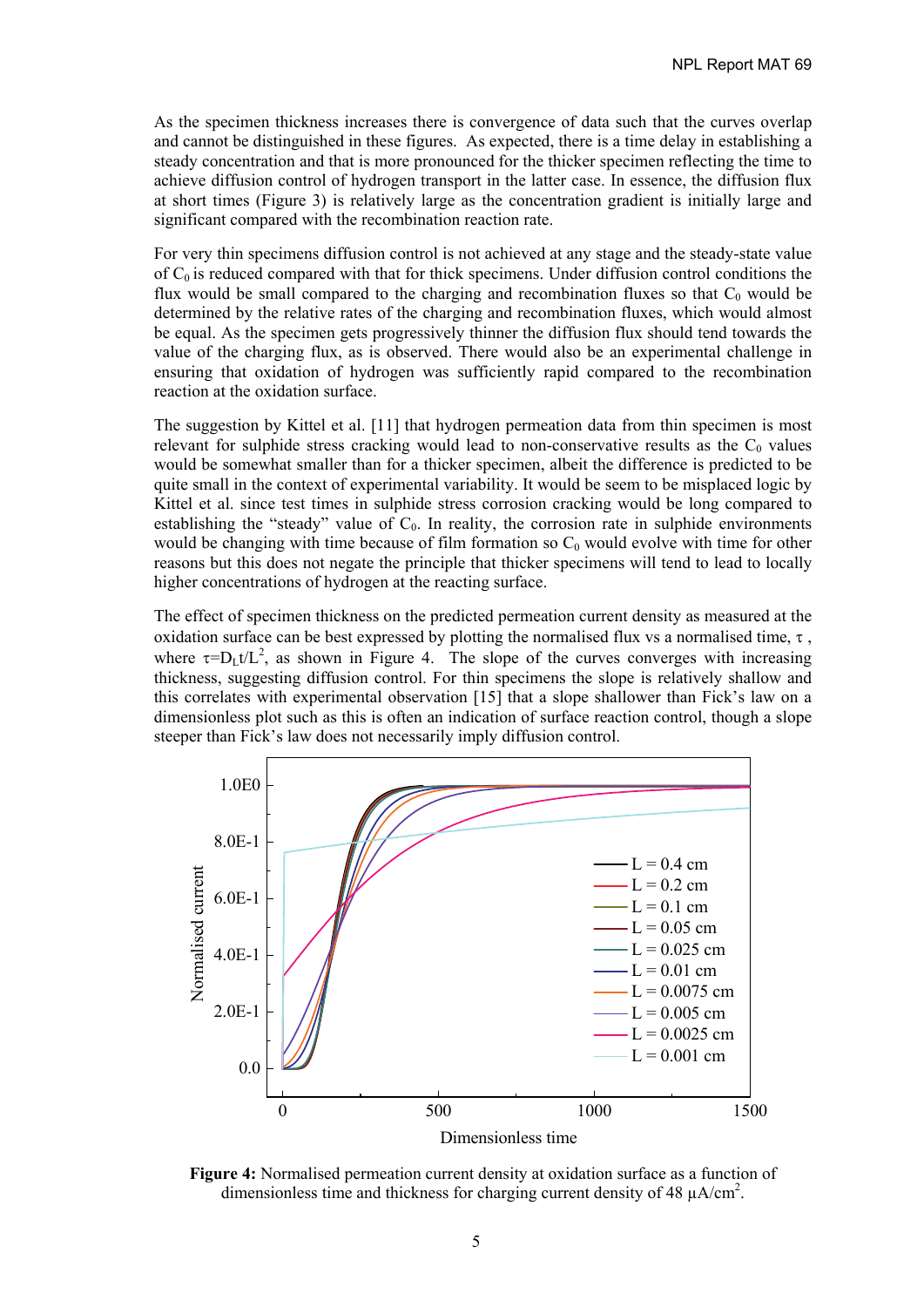There can be situations in which there is no opportunity to increase the thickness of specimen because of limitations in the source, thin low alloy steel sheet for motor vehicle applications for example. The only variable that can be controlled is the charging current density. The question then is whether increasing or decreasing the charging current density would make it more or less likely that diffusion control would be achieved. Accordingly, computations were undertaken to evaluate the effect of charging current density on the permeation flux (Figure 5). The thickness chosen was 0.0075 cm as the normalised flux at this value was clearly deviating from the convergent value for the thicker specimens but not by a large amount. Since the steepness of the permeation transient would increase simply due to increased trap occupancy similar computations were undertaken for the 0.4 cm thick specimen as reference. It is evident that the best option to take when specimen thickness is limited is to increase the charging current density as the permeation flux will be closer to that diffusion control condition and the effective value of the diffusion coefficient will have less error. A possible limitation is excessive formation of hydrogen gas bubbles on the surface and vigorous stirring of the charging solution is advised.

In concluding this section it should be emphasised that the main goal was to highlight trends in the permeation behaviour in response to thickness and charging conditions. The data should not be used directly to set a minimum thickness for experimental testing as that will be system dependent.



Figure 5: Effect of charging current density on normalised permeation flux vs dimensionless time for a thick specimen (0.4 cm) and for a relatively thin specimen (0.0075 cm).

## 4.2 Significance of electrochemical recombination

Experimental measurement, and conceptual thinking, suggests that with increase in the charging current density a limiting surface coverage and sub-surface concentration of hydrogen should be achieved. In essence, any further increase in the charging current should increase the electrochemical recombination current proportionally. An experimental example of this behaviour from permeation studies on a duplex stainless steel under cathodic charging is shown in Figure 6  $[16]$ . Here, with no  $H_2S$ , a limiting sub-surface concentration of hydrogen is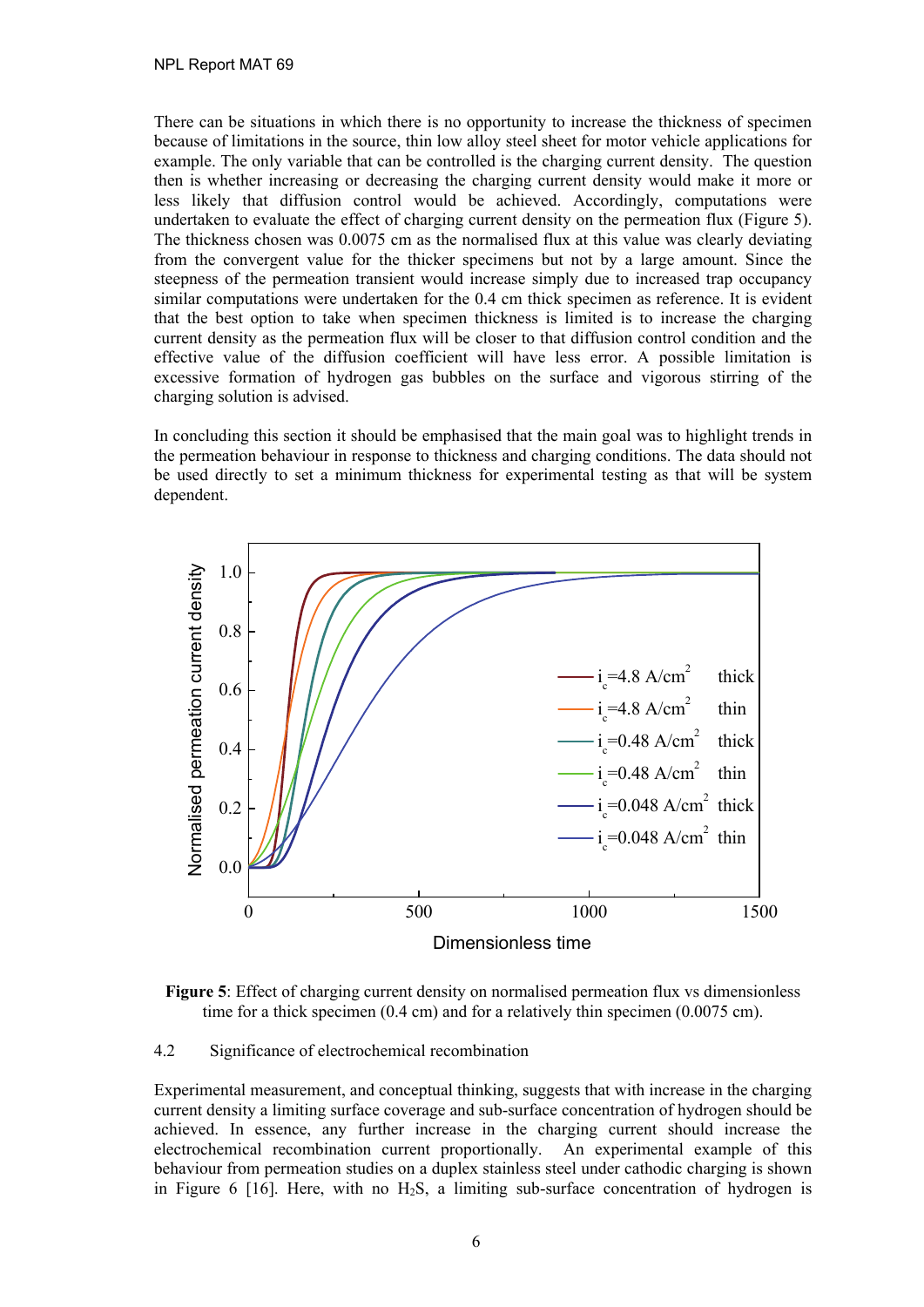obtained. In this particular plot the total hydrogen, lattice and reversibly trapped hydrogen, is plotted but at steady state the  $C_0$  value will scale as the  $C_{0R}$  value. The square root dependence of the sub-surface hydrogen concentration reflects the balance between charging and chemical recombination while the limiting value in H<sub>2</sub>S-free solution was considered to reflect the impact of electrochemical recombination.



**Figure 6**: Experimental determined values of the total sub-surface concentration of lattice and reversibly trapped hydrogen atoms at steady state for duplex stainless steel in simulated oilfield environments at 80 °C [16].

Computations to validate this concept are shown in Figure 7 for two values of the electrochemical recombination current density, while an analytical solution at steady state is included in Appendix 3. The figure replicates the trend well, square root dependence then a limiting  $C_0$ , with the onset of the limiting value shifted to higher current densities when the electrochemical reaction rate constant is reduced. Direct quantitative comparison with Figure 6 is not meaningful as the parametric database is for a different steel. Decreasing the chemical recombination rate constant has the expected effect of increasing the sub-surface hydrogen concentration because the rate of removal of adsorbed hydrogen decreases relative to the rate of generation from charging.

An interesting feature of Figure 6 is the lack of effect of  $H_2S$  on the chemical recombination behaviour, despite its well-established efficacy as a recombination poison [17]. However, it does appear to reduce the efficiency of the electrochemical recombination reaction to the extent that the tendency to a limiting  $C_0$  is delayed to a much higher current density than was investigated. It seems unlikely that this involves direct reduction of the  $H_2S$  per se as that might be expected to be different for saturated  $H_2S$  and 1 ppm  $H_2S$ , suggesting that there is some effect of H2S on the M-H bond. A similar behaviour to that of Figure 6 has been reported by Robinson et al [18] for an iron base superalloy in sulphuric acid with arsenic, though the data were perhaps less well-defined. Notably, there was no effect of the poison until higher charging current densities and a tendency for a limiting current in the absence of poison. However, the latter was attributed to formation of hydrogen bubbles with no discussion of electrochemical recombination.

7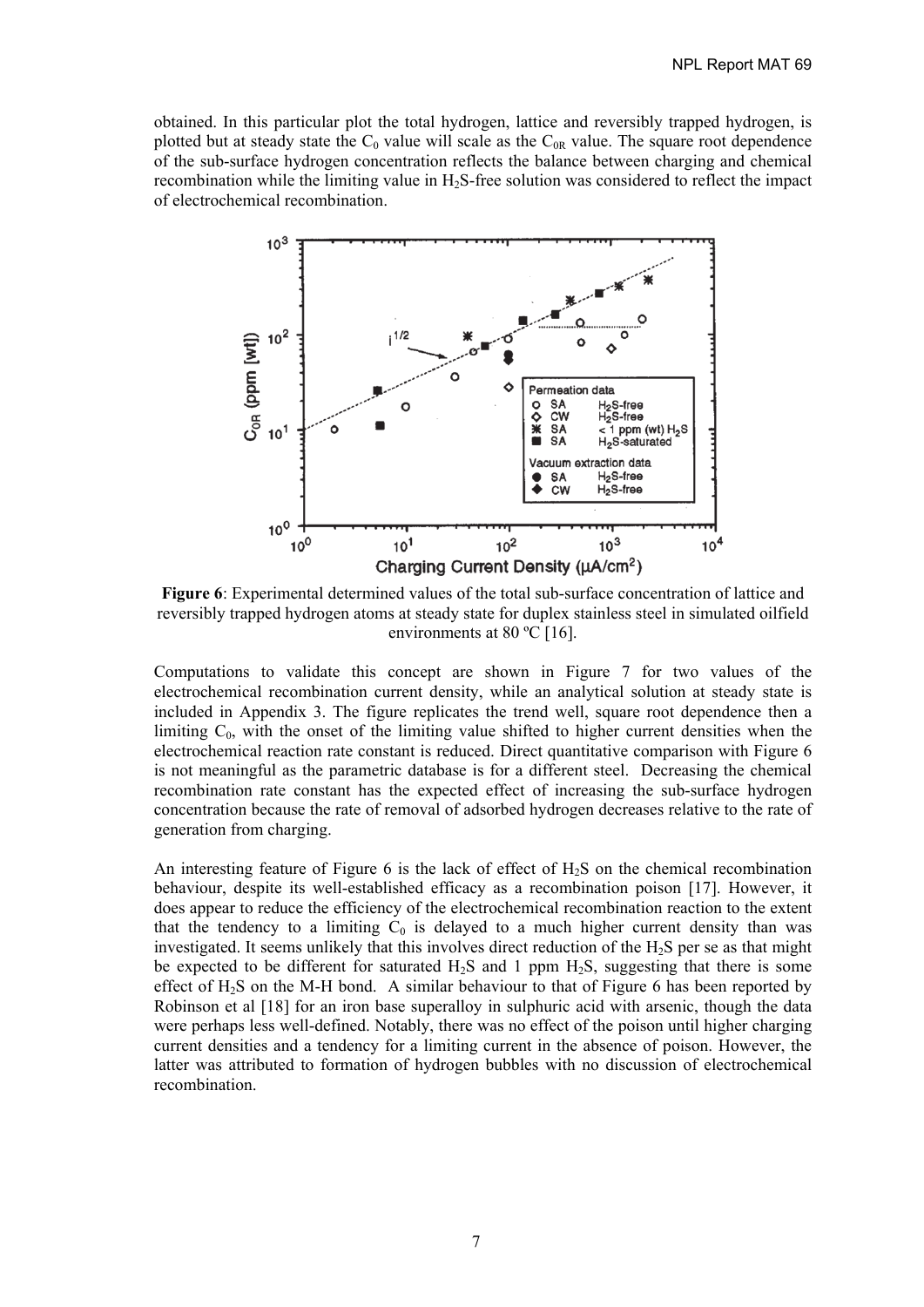

**Figure 7**: The sub-surface lattice concentration of hydrogen as a function of charging current density demonstrating the limiting value as electrochemical recombination becomes dominant and the decrease in magnitude with increase in chemical recombination rate constant.

## **5. CONCLUSIONS**

The use of generalised boundary conditions for hydrogen permeation through a membrane highlights the importance of having a sufficiently thick specimen as prescribed in relevant standards.

A plot of permeation flux vs normalised time shows a reduced slope when the thickness becomes small. Experimental observation of such a reduced slope compared to Fick's law is the first indication that diffusion control has not been achieved. However, the converse is not necessarily true.

A modest reduction in the sub-surface concentration is predicted as the specimen becomes progressively thinner. This is not an unexpected observation but implies that the suggestion of Kittel et al. of adopting thin specimens as being most relevant for sulphide stress corrosion cracking tests would lead to non-conservative behaviour, though the effect would probably not be discernible experimentally.

Where the ideal thickness of specimen is not achievable, because the material is only manufactured in thin sheets, and diffusion is relatively fast testing with a high charging current density will tend to minimise the error in determining the effective diffusion coefficient. However, stirring of the solution to limit accumulation of gas bubbles on the surface is advised.

Inclusion of the electrochemical recombination current density along with chemical recombination leads to prediction of a limiting current density with increase in charging current density, as measured experimentally and conceptually predicted. Comparison with experiment suggests that poisons reduce the efficiency of the electrochemical recombination step.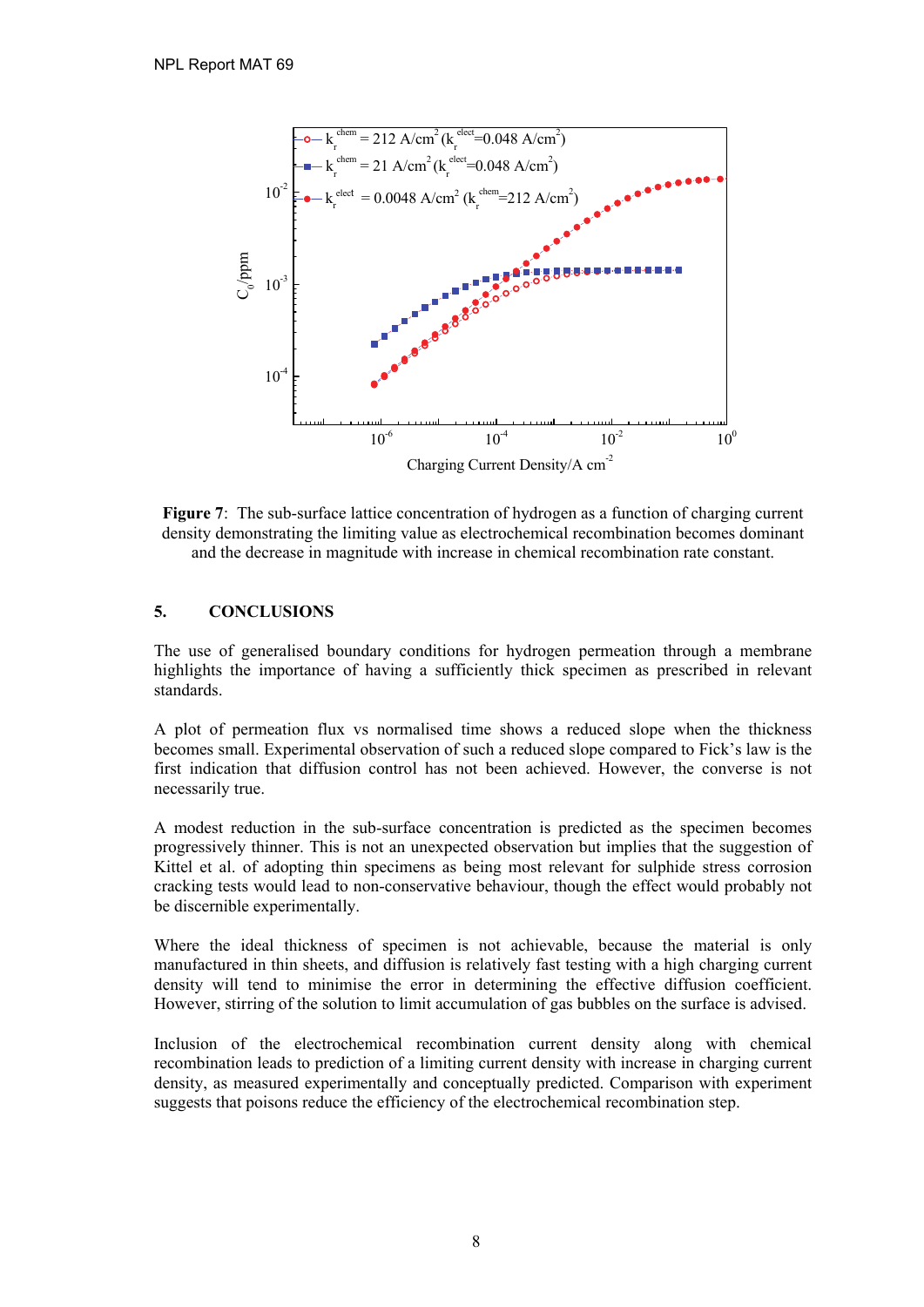#### **6. REFERENCES**

- 1. M.A.V. Devanathan and Z. Stachurski, Proc. Roy. Soc., A270 (1962) 90-101.
- 2. ASTM G148-9. 'Standard Practice for Evaluation of Hydrogen Uptake, Permeation, and Transport in Metals by an Electrochemical Technique', ASTM International. Philadelphia.
- 3. ISO 17081. 'Method of measurement of hydrogen permeation and the determination of hydrogen uptake and transport in metals by an electrochemical technique', ISO, Geneva.
- 4. A. Turnbull (ed.), Hydrogen transport and cracking in metals, Institute of Materials, London, 1995.
- 5. A. Turnbull, 'Hydrogen diffusion and trapping in metals', in Gaseous Hydrogen Embrittlement of High Performance Metals in Aqueous Systems, eds. R.P. Gangloff and B.P. Somerday, Woodhead Publishing, 2012, pp 89-124.
- 6. T. Boellinghaus, H. Hofmeister and A. Dangeleit, Welding in the World, 35 (1995) 83-96.
- 7. J. Crank, The Mathematics of Diffusion, 2nd edition, Clarendon Press, Oxford, 1975.
- 8. A. McNabb and P.K. Foster, Trans Metall. Soc., AIME, 227 (1963) 618-627.
- 9. J.B. Leblond and D. Dubois, Acta Metall., 31 (1983) 1459-1469.
- 10. J.B. Leblond and D. Dubois, Acta Metall., 31 (1983) 1471-1478.
- 11. J. Kittel, F. Ropital and J. Pellier, Corrosion, 64 (2008) 788-799.
- 12. A. Turnbull, D.H. Ferriss and H. Anzai, Mat. Sci. Eng., A206 (1996) 1-13.
- 13. J. Kittel, F. Ropital, F. Grosjean, E. M. M. Sutter, B. Tribollet, Corros. Sci., 66 (2013) 324- 329.
- 14. R.B. Hutchings and A. Turnbull, 'Effect of charging environment on hydrogen permeation in low alloy steels', in Eurocorr '92, Barcelona, 1992.
- 15. R.N. Iyer, H.W. Pickering and M. Zamanzadeh, Scripta Metall., 22 (1988) 91-916.
- 16. A.J.Griffiths and A. Turnbull, Corrosion, 57 (2001) 165-174.
- 17. E. Protopopoff and P. Marcus, 'Surface effects on hydrogen entry into metals', in Corrosion Mechanisms in Theory and Practice, ed. P. Marcus, Marcel-Dekker, New York-Basle, 2002, 53-96.
- 18. S.L. Robinson, N.R. Moody, S.M. Myers, J.C. Farmer and F.A. Greulich, J. Electrochem. Soc., 137 (1990) 1391-1397.

#### **7. APPENDIX 1: 3D FORM OF TRANSPORT AND BOUNDARY CONDITIONS**

Transport equations:

$$
\frac{\partial C}{\partial t} = \omega D_L \nabla^2 C + \nabla \left( -\frac{\omega D_L C}{RT} \cdot V_H \nabla \sigma_h \right) - \frac{\partial C_1}{\partial t} - \frac{\partial C_2}{\partial t}
$$
(A1)

$$
\frac{\partial C_1}{\partial t} = N_1 [k_1 C_L (1 - \theta_1) - p_1 \theta_1]
$$
\n(A2)

$$
\frac{\partial C_2}{\partial t} = N_2 [k_2 C_L (1 - \theta_2) - p_2 \theta_2]
$$
\n(A3)

where  $\omega$  is the tortuosity factor,  $V_H$  is the partial molar volume of the hydrogen atom, R is the gas constant, T is the temperature and two type of traps are considered.

The generalised boundary condition at the charging surface at  $t > 0$  (with boundary conditions as defined in main text) is now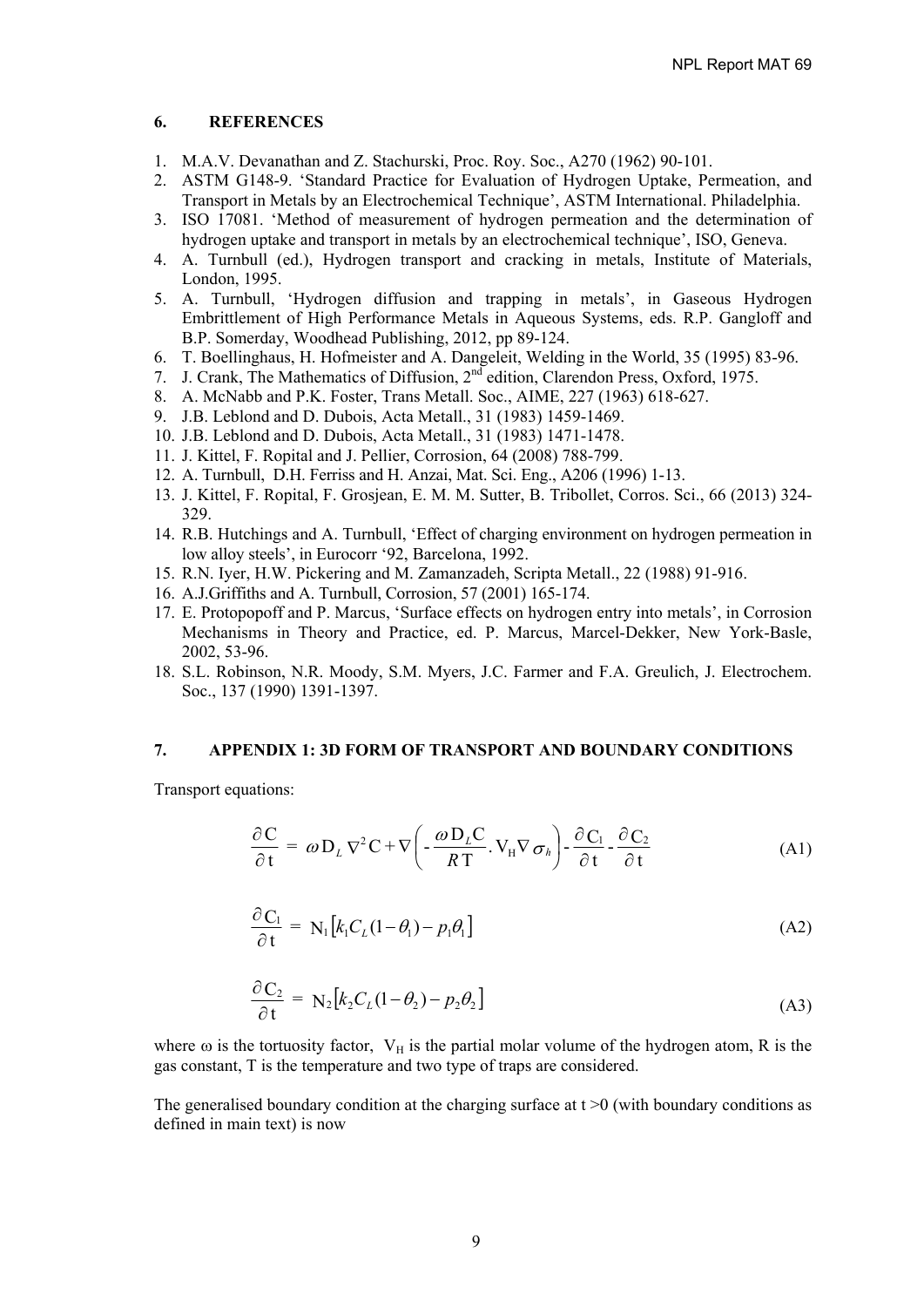$$
J_{in} = D_L \frac{\partial C}{\partial n} - \frac{D V_H}{R T} C \frac{\partial \sigma_h}{\partial n} = \left\{ \frac{i_c}{F} - \frac{i_c^{chem}}{F} - \frac{i_c^{elect}}{F} \right\}
$$
(A4)

$$
= \left\{ k_{abs} \left[ \exp \left( \frac{V_H}{RT} \sigma_h \right) \right] \theta_{ad} - k_{des} C_s (1 - \theta_{ad}) \right\} \tag{A5}
$$

## **8. APPENDIX 2: DERIVATION OF ELECTROCHEMICAL RECOMBINATION RATE CONSTANT**

There are three primary reactions occurring at the charging surface:

Cathodic reduction:  $\frac{i_c}{F} = \frac{k}{F} \exp[-\gamma E_p](1 - \theta) = k_w(1 - \theta)$ 

Chemical recombination:  $\frac{i_r^{chem}}{E}$  $\frac{\mu_{\text{em}}}{F} = k_w^* \theta^2$ 

Electrochemical recombination:  $\frac{i_r^{elect}}{F} = \frac{k'}{F} \theta \exp[-\gamma' E p] = k'_w \theta$  (assumes well buffered system)

Where Ep is the electrode potential.

Thus,

$$
J = k_w (1 - \theta) - k_w^* \theta^2 - k_w' \theta
$$

Parameters:

 $\gamma = 19.81$  $\gamma$ <sup>'</sup>=19.81 (assumed)

By implication the charging and recombination current densities will scale proportionally so that the value for only one charging current density is required. There is no a priori way to determine the pre-exponential factor except by experimental measurement or by experimental fit from these predictions, which will be feasible when more data become available. Unfortunately, the data for the present calculations is based on measurements on AISI 4340 steel but the experimental data of Figure 6 are for a duplex stainless steel. Hence, the choice of rate constant is of necessity arbitrary. We assume a value that is 1000 time less than that for the charging current density as a starting point.

#### **9. APPENDIX 3: ANALYTICAL SOLUTION FOR C<sub>0</sub> VS CHARGING CURRENT DENSITY AT STEADY STATE**

General form of boundary condition:

$$
J_w = D\mathbf{n}.\nabla C - \frac{DV_H}{RT}C\mathbf{n}.\nabla \sigma_m = k_1 \theta_w \exp\left(\frac{V_H \sigma_m}{RT}\right) - k_{-1}C(1 - \theta_w)
$$
  
=  $k_w(1 - \theta_w) - k_w^* \theta_w^2 - k_w' \theta_w$ 

Form for a 1-D model applied on  $x = L$  with zero stress: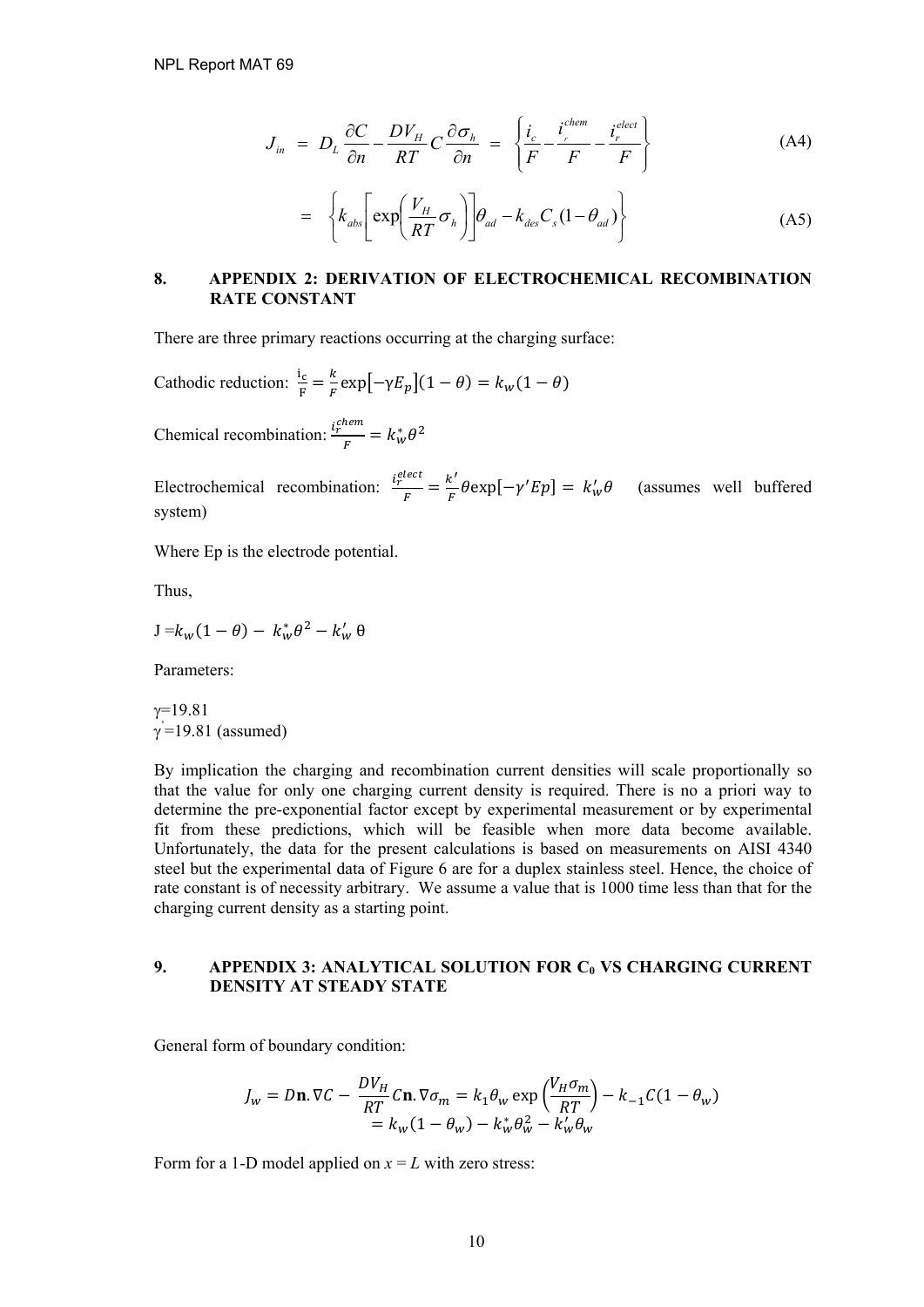$$
J_w = D \frac{\partial C}{\partial x}\Big|_{x=L} = k_1 \theta_w - k_{-1} C (1 - \theta_w) = k_w (1 - \theta_w) - k_w^* \theta_w^2 - k_w' \theta_w
$$

Overall governing equation and boundary and initial conditions, assuming 1-D and one type of trap:  $\overline{a}$  $a^2c$ ߠ݀

$$
\frac{\partial C}{\partial t} = D \frac{\partial^2 C}{\partial x^2} - N_r \frac{d\theta_r}{dt}
$$

$$
\frac{d\theta_r}{dt} = k_r C (1 - \theta_r) - p_r \theta_r
$$

$$
C(0, t) = 0
$$

$$
D\frac{\partial C}{\partial x}\Big|_{x=L} = k_1 \theta_w - k_{-1} C (1 - \theta_w) = k_w (1 - \theta_w) - k_w^* \theta_w^2 - k_w' \theta_w
$$

$$
C(x, 0) = 0
$$
  

$$
\theta_r(x, 0) = 0
$$

Consider the steady state

$$
D\frac{\partial^2 C}{\partial x^2} = 0
$$

$$
k_r C(1-\theta_r) - p_r \theta_r = 0
$$

so that, applying the boundary condition at  $x = 0$ ,

$$
C = Ax
$$

$$
\theta_r = \frac{k_r A x}{(p_r + k_r A x)}
$$

and *A* is determined by the flux boundary condition:

$$
DA = k_1 \theta_w - k_{-1}AL(1 - \theta_w) = k_w(1 - \theta_w) - k_w^* \theta_w^2 - k_w' \theta_w
$$

where *AL* is the concentration on the surface.

Rearranging the first equality to give  $\theta_w$  in terms of *A* 

$$
\theta_w = \frac{(k_{-1}L + D)A}{(k_1 + k_{-1}AL)}
$$

or, for *A* in terms of  $\theta_w$ ,

$$
A = \frac{k_1 \theta_w}{(k_{-1}L(1 - \theta_w) + D)}
$$

The second equality can be rearranged to give

$$
k_w^* \theta_w^2 + (k_1 + k_w' + k_w + k_{-1}AL)\theta_w - k_{-1}AL - k_w = 0
$$

Substituting in for θw:

or

$$
k_w^* \left( \frac{(k_{-1}L + D)A}{(k_1 + k_{-1}AL)} \right)^2 + (k_1 + k_w' + k_w + k_{-1}AL) \frac{(k_{-1}L + D)A}{(k_1 + k_{-1}AL)} - k_{-1}AL - k_w = 0
$$

11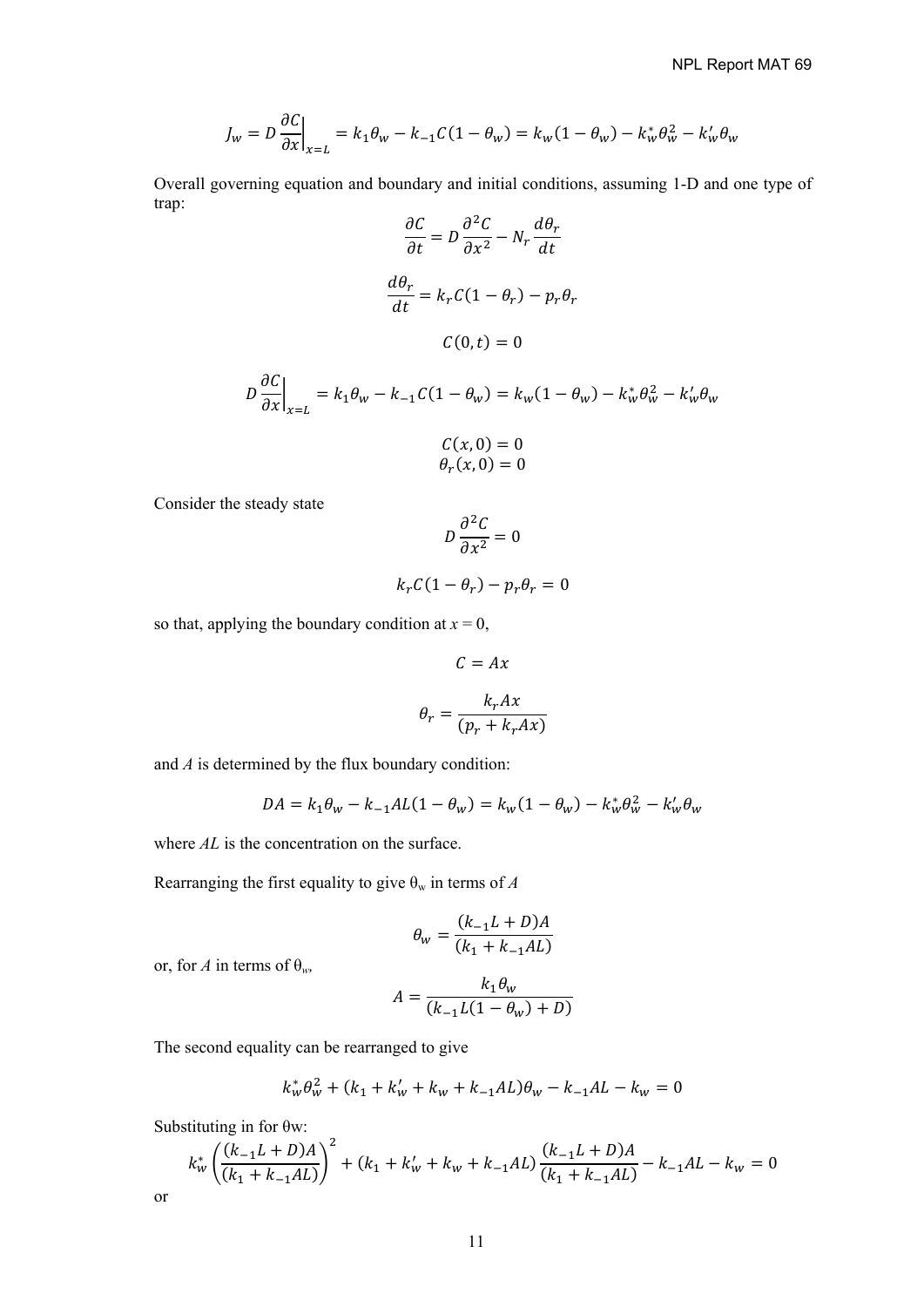$$
k_w^*((k_{-1}L+D)A)^2 + (k_1 + k_w' + k_w + k_{-1}AL)(k_1 + k_{-1}AL)(k_{-1}L+D)A - (k_{-1}AL + k_w)(k_1 + k_{-1}AL)^2 = 0
$$

which is cubic in *A*. Expanding and collecting terms gives:

$$
\begin{array}{l} D[k_{-1}]^{2}L^{2}A^{3} + [([k_{-1}]^{2}L^{2}[k'_{w}+k''_{w}]+Dk_{-1}L[2k_{1}+k'_{w}+k_{w}+2k''_{w}]+D^{2}k''_{w})]A^{2}\\ \hspace{3.5cm} + k_{1}[k_{-1}L[k'_{w}-k_{w}]+D[k_{1}+k'_{w}+k_{w}]]A-k_{w}[k_{1}]^{2}=0 \end{array}
$$

This expression is not easy to interpret in terms of a relationship between surface concentration and  $k_w$  or  $k_w$ , and an analytical solution (whilst available) is complicated to express and unlikely to be any clearer.

| Parameter | Value                | Units              | Value                   | Units                 |
|-----------|----------------------|--------------------|-------------------------|-----------------------|
|           | $7.2\times10^{-5}$   | cm <sup>2</sup> /s |                         |                       |
| K.        | $1.0\times10^{7}$    | $mol/cm^2/s$       | $1.26 \times x 10^{12}$ | ppm cm s <sup>-</sup> |
| $K_{-1}$  | $8.8\times10^7$      | cm/s               | $8.8\times10^{11}$      | cm/s                  |
| $k_w^*$   | $2.2 \times 10^{-3}$ | $mol/cm^2/s$       | $2.78 \times 10^{2}$    | ppm cm s <sup>-</sup> |
|           | 0.1                  | cm                 |                         |                       |

Suppose that we have a system with the following values:

and that we assume that  $k_w$  and  $k_w$ ' vary such that their ratio is a constant, and that all other values are held constant.

The coefficient of the cubic term is typically at least an order of magnitude smaller than the other coefficients. The coefficient of the quadratic term is dominated by the expression

$$
[k_{-1}]^2 L^2 [k'_w + k^*_w]
$$

and this term is well approximated by

$$
[k_{-1}]^2 L^2 k_w^*
$$

for most values of  $k_w$ ' examined.

In the linear term,  $k_w$ ' dominates  $k_w$  since it is 1000 times larger, and  $k_1$  dominates both so that the linear term is well approximated by

$$
k_1 [k_{-1} L k'_w + D k_1] \\
$$

Then we can approximate the equation by

$$
[([k_{-1}]^{2}L^{2}k_{w}^{*})]A^{2} + k_{1}[k_{-1}Lk_{w}^{\prime} + D[k_{1}]]A - k_{w}[k_{1}]^{2} = 0
$$

so that, after some rearrangement

$$
A = \frac{C_{surf}}{L} = \frac{-k_1[k_{-1}Lk'_w + Dk_1] + k_1\sqrt{(k_{-1}Lk'_w + Dk_1)^2 + 4[k_{-1}]^2L^2[k_w^*]k_w}}{2([k_{-1}]^2L^2k_w^*)}
$$

and this expression is a good approximation for all cases where the the terms listed above can be neglected.

For a small  $k_w$ , the second term under the square root dominates, and

$$
\frac{C_{surf}}{L} = \frac{-k_1[k_{-1}Lk'_w + Dk_1] + k_1 2k_{-1}L\sqrt{k_w^*k_w}}{2([k_{-1}]^2L^2k_w^*)}
$$